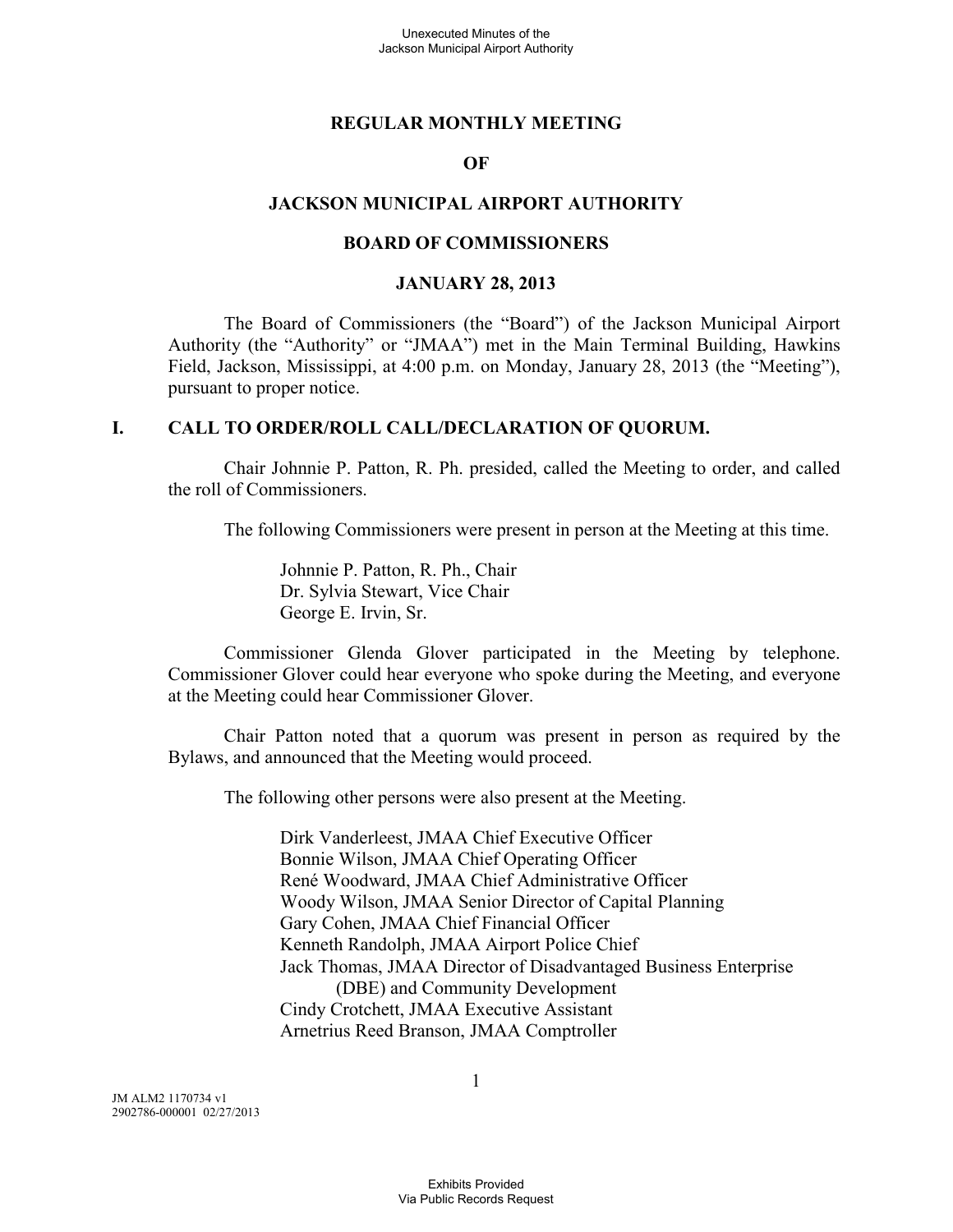Kimberly Farmer, JMAA Administrative Project Support Donald Miley, JMAA Housekeeper Garry Montgomery, JMAA Maintenance Manager Chuck Lott, Neel-Schaffer, Inc. Jim White, Waggoner Engineering, Inc. Barbara Blackmon, Blackmon and Blackmon Alan Moore, Baker Donelson Bearman Caldwell & Berkowitz Jeff Wagner, Baker Donelson Bearman Caldwell & Berkowitz Marlena Pickering, Baker Donelson Bearman Caldwell & Berkowitz

# **II. APPROVAL AND EXECUTION OF MINUTES.**

## **A. Special Meeting of the Board of Commissioners, December 20, 2012.**

After discussion, upon motion duly made by Commissioner Irvin, seconded by Commissioner Stewart and unanimously approved by the affirmative votes of all Commissioners present, the minutes described above were approved as presented and directed to be filed in the appropriate minute book and records of the Authority.

## **III. PUBLIC COMMENTS.**

None.

# **IV. REPORTS.**

# **A. Chief Executive Officer.**

**1.** *Airport Project Manager Summary, Period Ending December 31, 2012.* 

# **2.** *Airport Activity Statistics Report, Period Ending December 31, 2012.*

Mr. Vanderleest directed the Board's attention to the Airport Project Manager Summary and the Airport Activity Statistics Report as found in the packet distributed to the Board prior to the Meeting (the "Packet"), and discussed these reports with the Board. A copy of the Packet is attached as an exhibit to the minutes of the Meeting.

# **3.** *Images of Mississippi Unveiling Reception.*

Mr. Vanderleest thanked the staff of the Authority for their hard work in connection with the Images of Mississippi Reception which had been held on January 24, 2013, at Jackson-Medgar Wiley Evers International Airport ("JAN").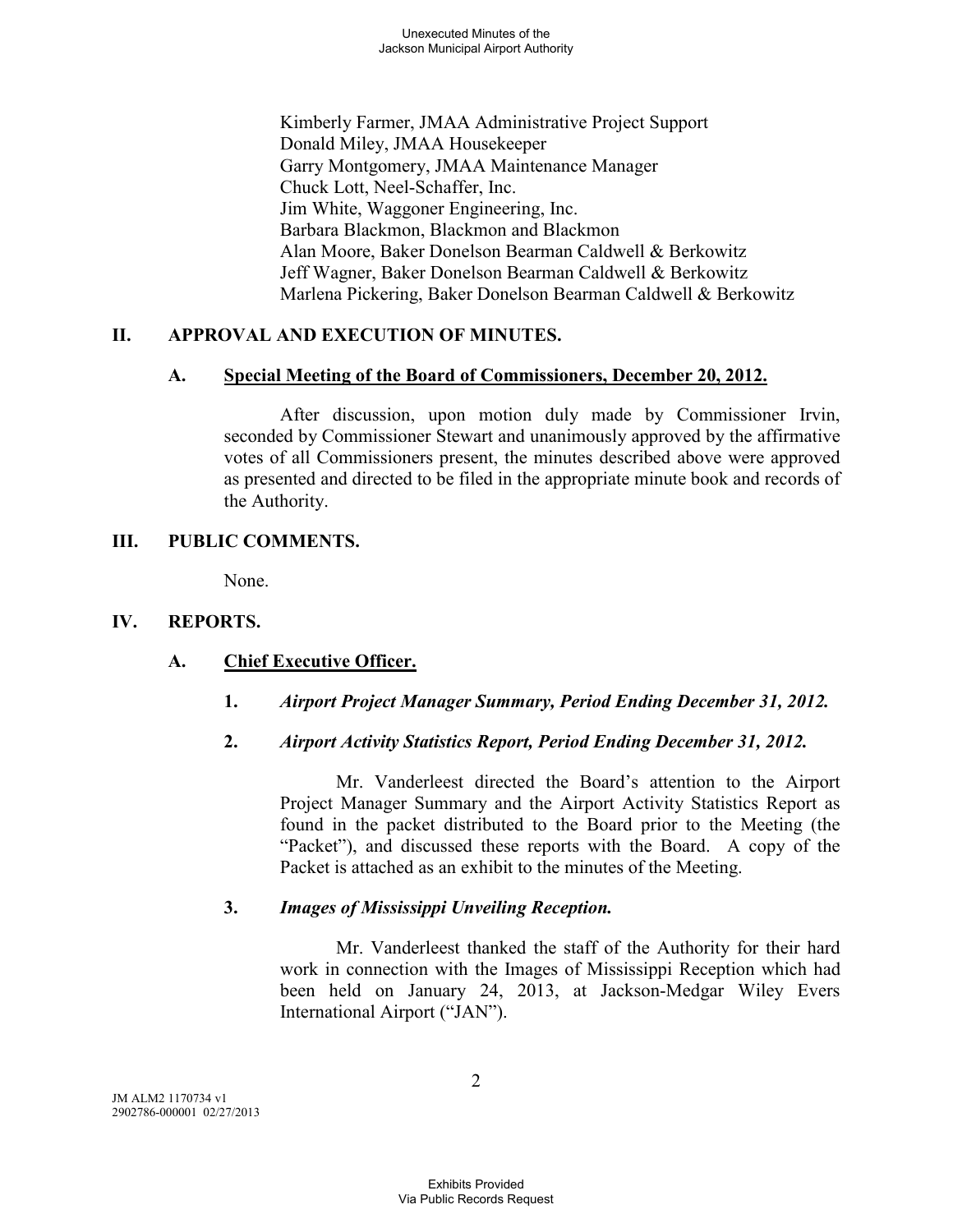## **4.** *East Runway Pavement, JAN.*

Mr. Vanderleest informed the Board that paving on Runway 16L/34R is going well, and that April 1, 2013 is the current target date for reopening the runway.

#### **5.** *Employee Recognitions.*

a. Employee of the Month, January 2013: Donald Miley, Housekeeper I, Department of Maintenance

Mr. Vanderleest recognized and commended Mr. Miley for being named Employee of the Month for January 2013.

#### **B. Attorney.**

# **1.** *JMAA 2013 Venue Legislation.*

Mr. Moore reminded the Board that, at the December 20, 2012, Special Meeting of the Board (the "December Meeting"), the Board had discussed proposed legislation to ensure that certain non-felony charges, such as traffic tickets, would be handled in the courts of the county in which an airport is located, rather than the county which is the principal site of the municipality which formed the airport (the "Proposed Legislation"). For JMAA purposes, that would shift judicial proceedings for those non-felonies committed at Jackson-Medgar Wiley Evers International Airport ("JAN") from Hinds County and City of Jackson Municipal Court to the courts in Rankin County. A copy of the Proposed Legislation is attached as an exhibit to the minutes of this Meeting.

Subsequent to the December Meeting and as directed by the Board, Mr. Moore met with representatives of the City of Jackson and Hinds County to discuss the Proposed Legislation and to ensure that Mayor Johnson and other elected officials were not opposed to the Proposed Legislation. After discussing the Proposed Legislation with Mayor Johnson, Mr. Moore had reported to the Board via email that the City of Jackson would not oppose the Pending Legislation. The Board then provided authorization, via email correspondence, for Mr. Moore to submit the Proposed Legislation to the 2013 Mississippi Legislation Session for consideration and adoption.

Mr. Moore said that it would be appropriate at this time for the Board to adopt a resolution indicating its support of and approval for the Proposed Legislation.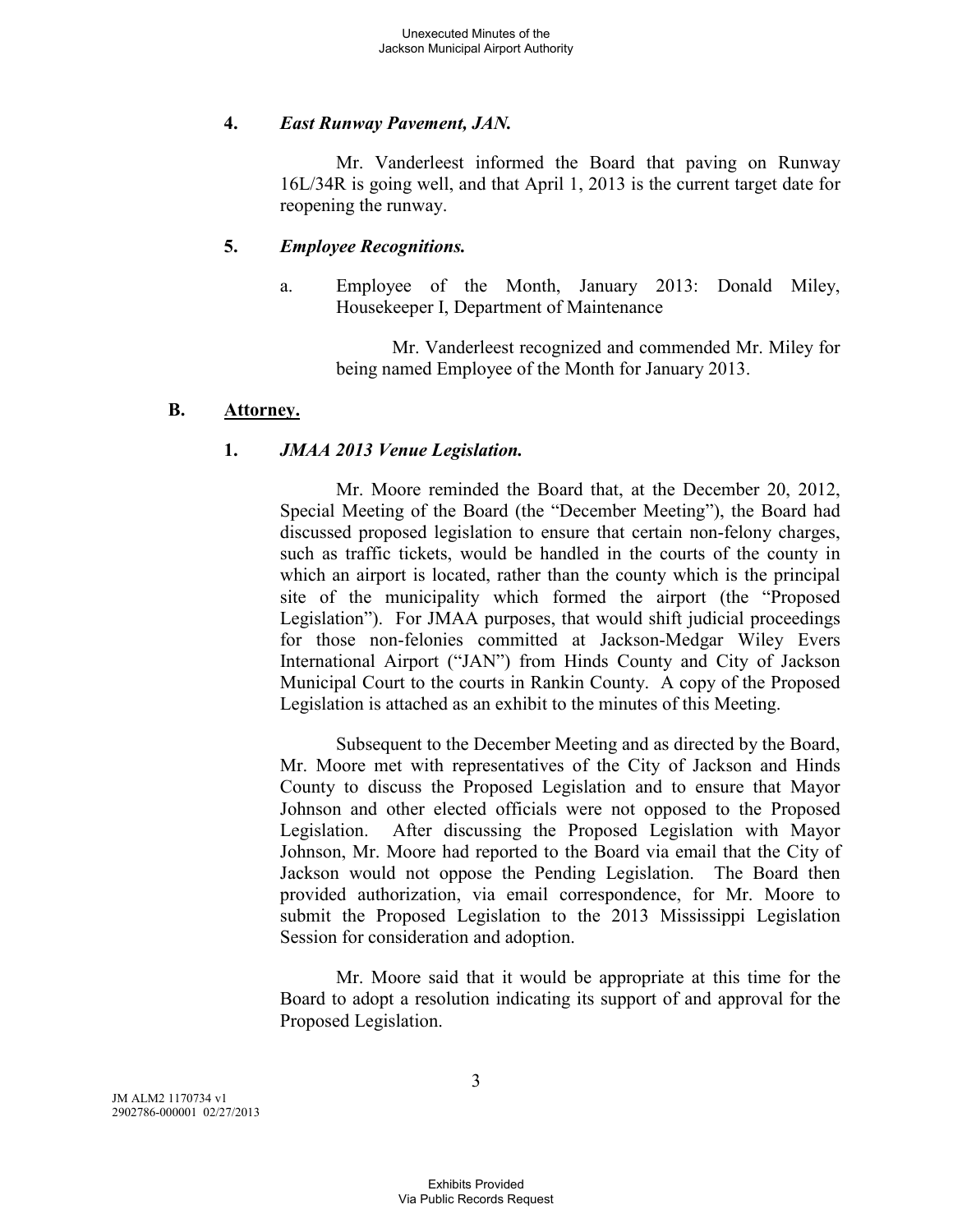After discussion, upon motion duly made by Commissioner Stewart, seconded by Commissioner Glover, and approved by the affirmative votes of Commissioners Glover, Patton and Stewart, with Commissioner Irvin voting in the negative, the Board adopted the following resolution.

## **RESOLUTION APPROVING AND AUTHORIZING SUBMITTAL OF PROPOSED LEGISLATION TO 2013 MISSISSIPPI LEGISLATURE**

**WHEREAS**, legal counsel and senior staff for the Jackson Municipal Airport Authority (the "Authority") have recommended that the Board of Commissioners (the "Board") of the Authority approve and authorize certain proposed legislation which would provide for prosecution of non-felony offenses occurring at Jackson-Medgar Wiley Evers International Airport to be conducted in the courts of Rankin County, as opposed to Hinds County (the "Proposed Legislation"), a copy of said Proposed Legislation being attached to the minutes of the January 28, 2013, Regular Monthly Meeting of the Board; and

**WHEREAS**, the Board has reviewed the Proposed Legislation and considered said recommendation;

**NOW, THEREFORE, BE IT RESOLVED**, the Board hereby determines that it would be in the best interests of and in furtherance of the duties and responsibilities of the Authority to, and the Board hereby does, approve the Proposed Legislation and authorize and direct legal counsel and the staff of the Authority to submit the Proposed Legislation to the Legislature for consideration and adoption.

# **V. ACTION ITEMS.**

#### **A. Financial Matters.**

#### **1.** *Financial Reports for December 2012.*

- a. Balance Sheet: Accept.
- b. Income Statement: Accept.
- c. Claims Docket for December 2012: Approve.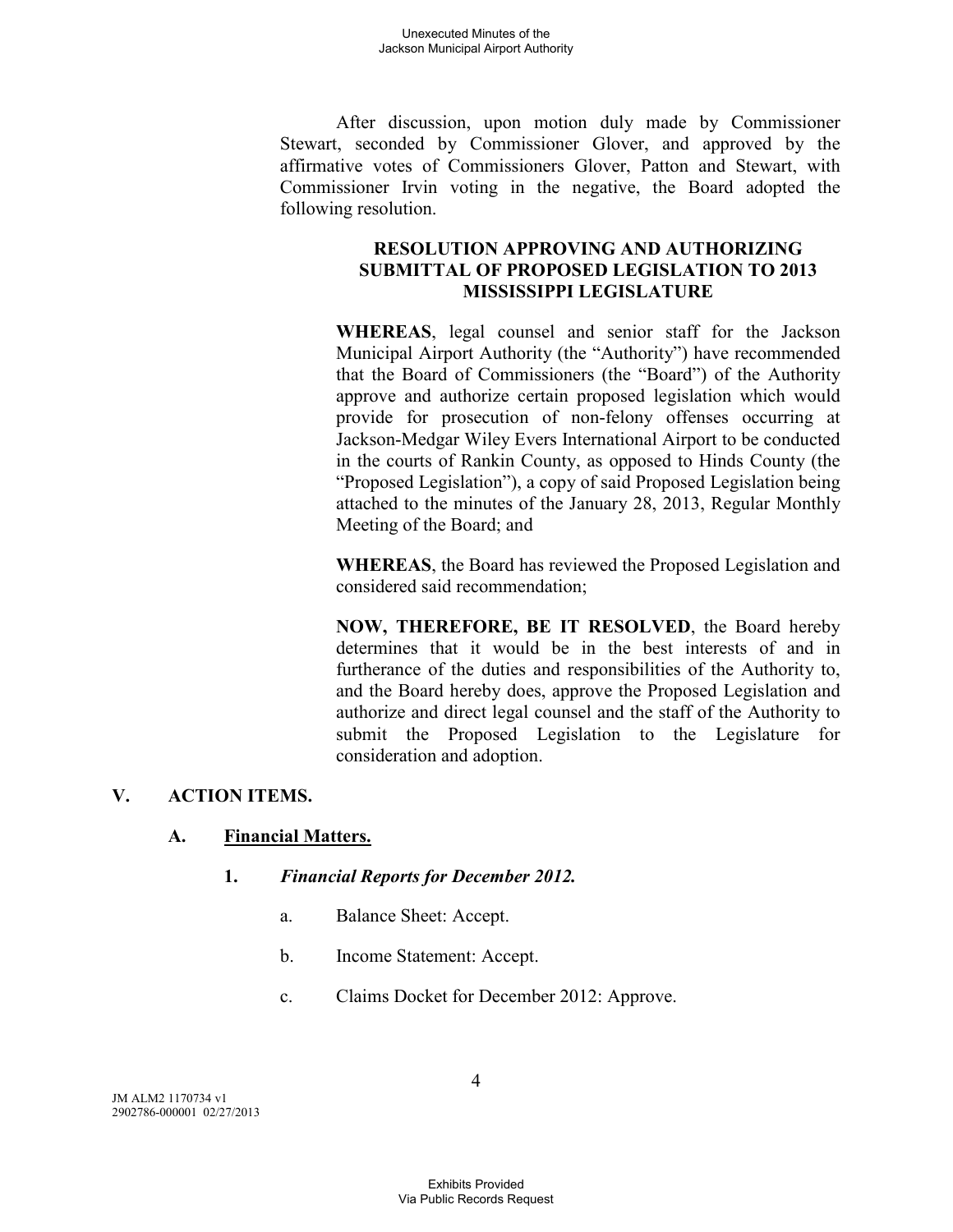Mr. Vanderleest directed the Board's attention to the above referenced financial reports for December 2012, and the Claims Docket for December 2012, all of which were included in the Packet.

After discussion, upon motion duly made by Commissioner Stewart, seconded by Commissioner Irvin, and unanimously approved by the affirmative votes of all Commissioners present, the Board adopted the following resolution.

# **RESOLUTION ACCEPTING FINANCIAL REPORTS FOR DECEMBER 2012 AND APPROVING AND AUTHORIZING PAYMENT OF CLAIMS DOCKET FOR DECEMBER 2012**

**WHEREAS**, the Board of Commissioners (the "Board") of the Jackson Municipal Airport Authority (the "Authority") has reviewed and considered (i) the Balance Sheet and the Income Statement for the Authority for the month and period ending December 31, 2012 (the "Financial Reports") and (ii) the Claims Docket of the Authority for the month of December 2012 (the "Claims"), both the Financial Reports and the Claims being (i) included in the packet distributed to the Board prior to the January 28, 2013, Regular Monthly Meeting of the Board, and (ii) incorporated herein by reference;

**NOW, THEREFORE, BE IT RESOLVED**, the Board hereby (i) accepts the Financial Reports and (ii) approves and authorizes payment of the Claims in the total amount of \$3,155,343.48.

d. Fiscal Year 2012 Financial Audit: Approve.

Mr. Vanderleest reminded the Board that the FY2012 Audit had been presented to the Board by Breazeale, Saunders & O'Neil, Ltd. ("BSO"), the Authority's certified public accounting firm, at the Regular Monthly Work Session of the Board on January 24, 2013. Mr. Vanderleest said that it was appropriate at this time for the Board to consider accepting the (i) letter dated January 28, 2013, to the Board describing significant audit findings (the "Letter re Significant Audit Findings"); (ii) Management Letter addressed to the Board dated September 30, 2012, describing several "opportunities for strengthening internal controls and operating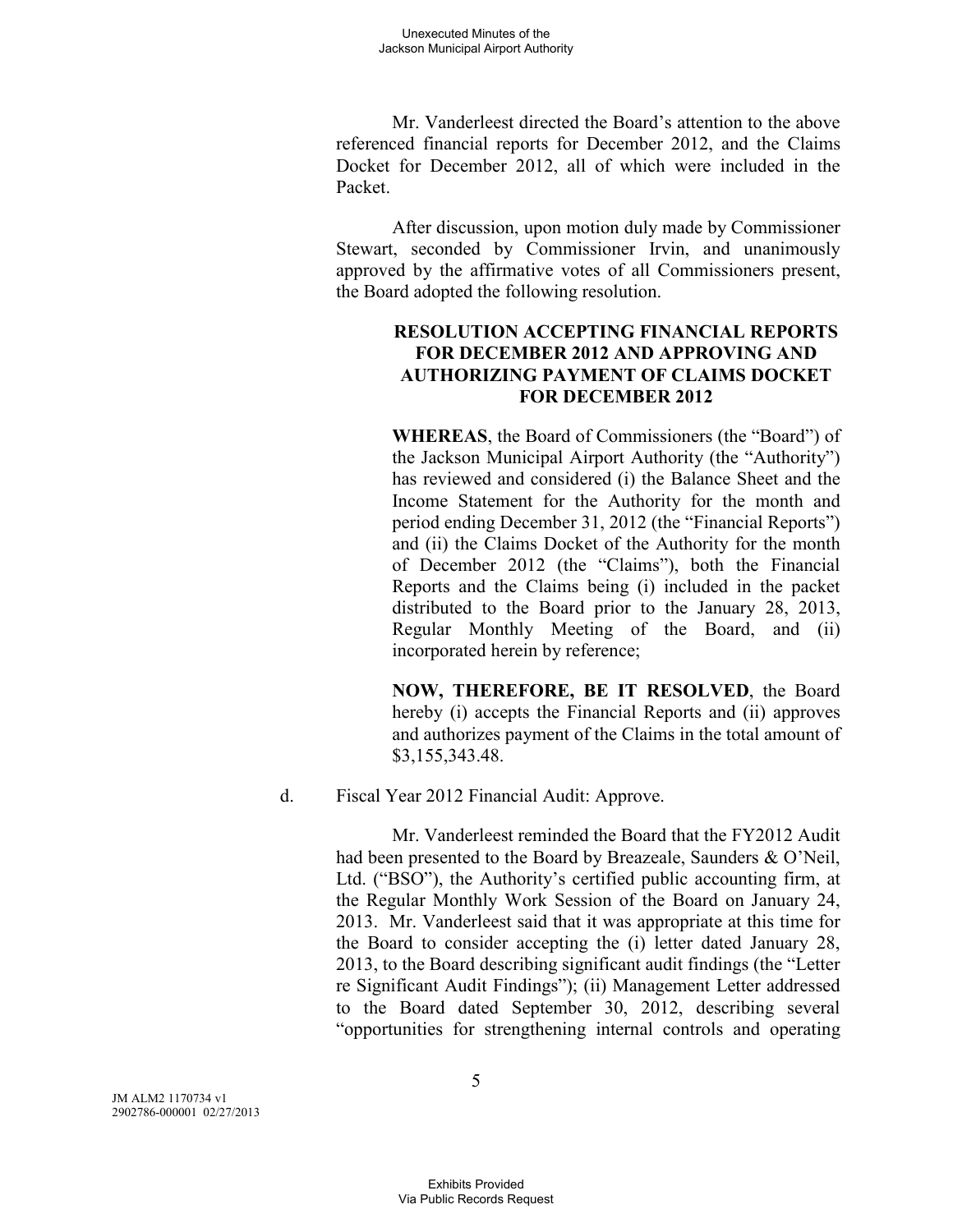efficiency" (the "Management Letter"); and the (iii) Audited Financial Statements and Independent Auditors' Reports on Internal Accounting Controls and Compliance, September 30, 2012 (the "Audited Financial Statements") (collectively, the "FY2012 Audit Report"). Mr. Vanderleest directed that copies of the FY2012 Audit Report be attached as exhibits to the minutes of the Meeting.

After discussion, upon motion duly made by Commissioner Irvin, seconded by Commissioner Stewart, and unanimously approved by the affirmative votes of all Commissioners present, the Board adopted the following resolution.

#### **RESOLUTION ACCEPTING FISCAL YEAR 2012 AUDIT REPORT**

**WHEREAS**, Breazeale, Saunders & O'Neil, Ltd. (the "Auditors") have presented and discussed with the Board of Commissioners (the "Board") of the Jackson Municipal Airport Authority the (i) letter dated January 28, 2013, to the Board describing significant audit findings (the "Letter re Significant Audit Findings"); (ii) Management Letter addressed to the Board dated September 30, 2012, describing several "opportunities for strengthening internal controls and operating efficiency" (the "Management Letter"); and the (iii) Audited Financial Statements and Independent Auditors' Reports on Internal Accounting Controls and Compliance, September 30, 2012 (the "Audited Financial Statements") (collectively, the "FY2012 Audit Report"); and

**WHEREAS**, the Board has reviewed and considered the FY2012 Audit Report;

**NOW, THEREFORE, BE IT RESOLVED**, the Board hereby approves and accepts the FY2012 Audit Report.

a. Quarterly Statistics.

Mr. Vanderleest directed the Board's attention to the summary of the First Quarter FY2013 statistics in the Packet. The Board discussed the First Quarter FY2013 statistics, but took no action.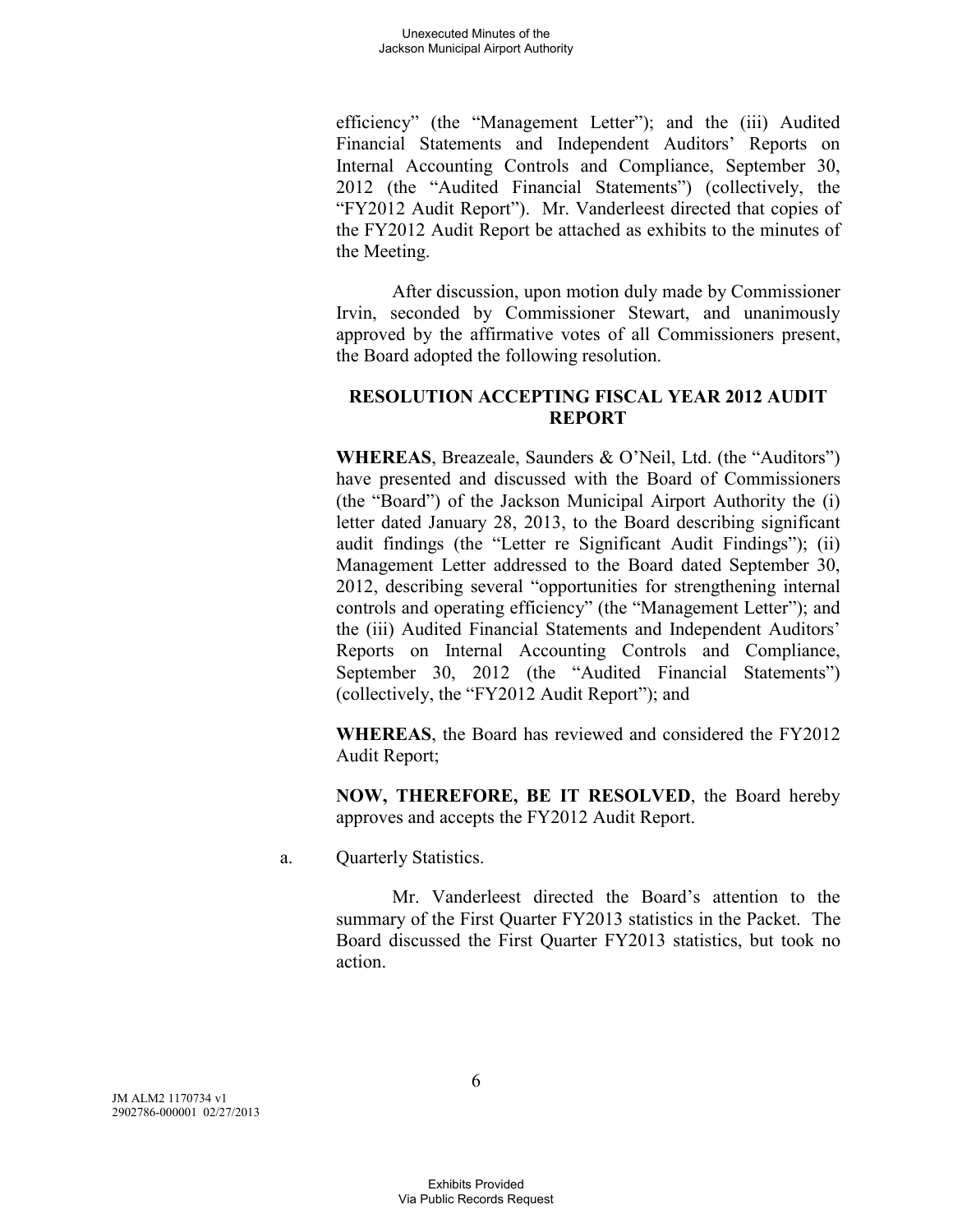#### **B. Service Agreements.**

- **1.** *Employee Training, JMAA: Authorize Agreement.*
- **2.** *MEA Medical Clinic Drug Testing Consortium, JMAA: Authorize Amendment to Agreement.*
- **3.** *JMAA Contract No. 12-015, Federal Government Representation Retainer Agreement: Authorize Renewal.*
- **4.** *JMAA Contract No. 11-009, Wildlife Hazard Assessment Training, JAN & HKS: Authorize Amendment to Agreement.*

Mr. Vanderleest directed the Board's attention to the memoranda in the Packet, which described these matters, and discussed these matters with the Board.

After discussion, upon motion duly made by Commissioner Stewart, seconded by Commissioner Glover, and unanimously approved by the affirmative votes of all Commissioners present, the Board adopted the following resolution.

## **RESOLUTION APPROVING AND AUTHORIZING CERTAIN ACTIONS WITH RESPECT TO CERTAIN SERVICE AGREEMENTS**

**WHEREAS**, the staff of the Jackson Municipal Airport Authority (the "Authority") has recommended that the Board of Commissioners (the "Board") of the Authority approve and authorize certain actions with respect to certain service agreements identified below, all as more particularly described in certain memoranda (i) included in the packet distributed to the Board prior to the January 28, 2013, Regular Monthly Meeting of the Board, and (ii) incorporated herein by reference (separately, each a "Memorandum;" collectively, the "Memoranda"); and

**WHEREAS**, the Board has reviewed the Memoranda and considered the recommendations therein by the staff of the Authority;

**NOW, THEREFORE, BE IT RESOLVED**, the Board hereby determines that it would be in the best interests of and in furtherance of the duties and responsibilities of the Authority to, and the Board hereby does, take the following actions: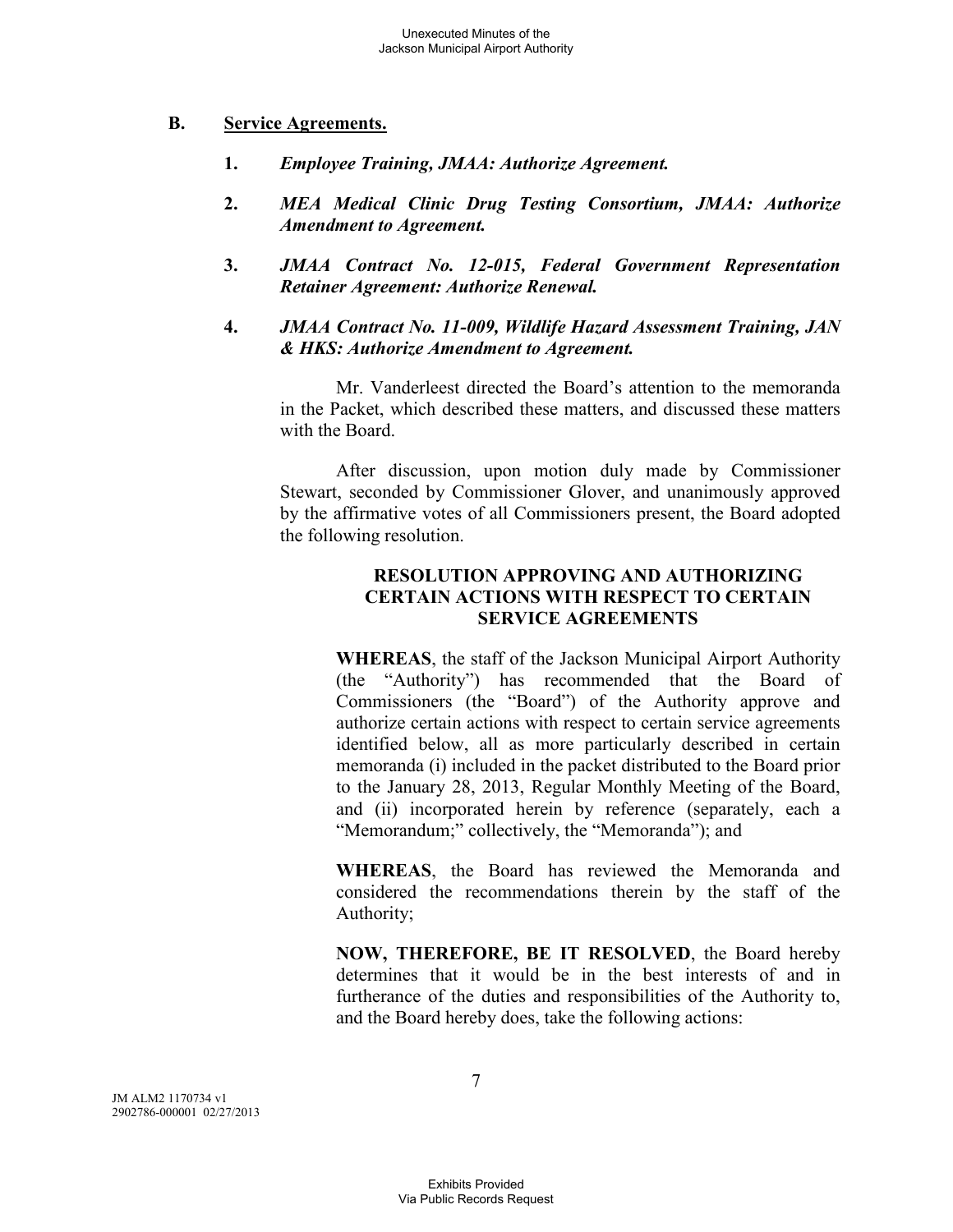#### Unexecuted Minutes of the Jackson Municipal Airport Authority

- 1. The Board approves and authorizes negotiation and execution of a professional services agreement with Mike Scott and Associates ("MSA"), whereby MSA will provide a customized, one-day interactive workshop training program for senior staff and JMAA managers to focus on increasing revenues and profits by improving accountability and productivity, with fees for such services not to exceed \$10,000 (the "MSA Agreement"), all as more particularly set out in the Memorandum dated December 28, 2012, which describes this matter, said MSA Agreement to be in such form and to contain such terms and conditions consistent with said Memorandum as may be deemed appropriate by the Chief Executive Officer of the Authority, as evidenced by his execution thereof.
- 2. The Board approves and authorizes negotiation and execution of an amendment to the existing agreement with MEA Medical Clinic Drug Testing Consortium ("MEA") to provide certain drug and alcohol testing for Authority personnel to incorporate MEA's new fee schedule (the "MEA Amendment"), said MEA Amendment to be in such form and to contain such terms and conditions consistent with the Memorandum dated January 15, 2013, which describes this matter, as may be deemed appropriate by the Chief Executive Officer of the Authority, as evidenced by his execution thereof.
- 3. The Board approves and authorizes negotiation and execution of a one (1) year renewal of the existing retainer agreement with Winston & Strawn, LLP ("W&S") to employ W&S to provide certain professional services relating to federal legislative and administrative representation with a special focus on economic stimulus opportunities, with fees for such services not to exceed \$60,000 plus out-of-pocket expenses (the "W&S Agreement"), said W&S Agreement to be in such form and to contain such terms and conditions consistent with the Memorandum dated January 10, 2013, which describes this matter, as may be deemed appropriate by the Chief Executive Officer of the Authority, as evidenced by his execution thereof.
- 4. The Board approves and authorizes negotiation and execution of an amendment to the professional services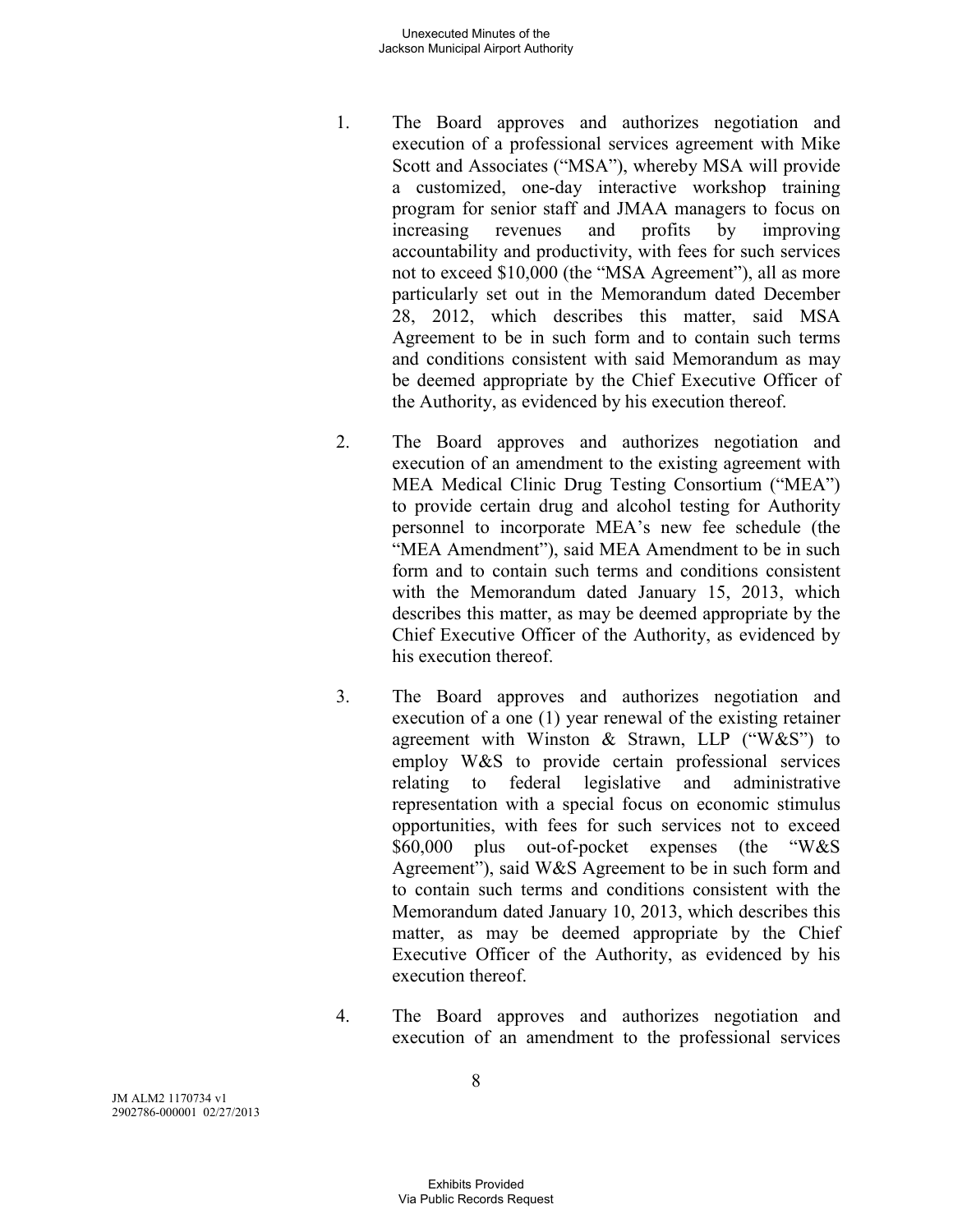agreement with DeTect, Inc. ("DeTect"), whereby DeTect will provide professional wildlife management support and training at Jackson – Medgar Wiley Evers International Airport and Hawkins Field, with fees for such services not to exceed \$15,000 (the "DeTect Amendment"), said DeTect Amendment to be in such form and to contain such terms and conditions consistent with the Memorandum dated January 19, 2013, which describes this matter, as may be deemed appropriate by the Chief Executive Officer of the Authority, as evidenced by his execution thereof.

# **C. Construction Projects.**

- **1.** *JMAA Contract No. 018-12-040, Federal Aviation Administration Building, Airports District Office Conference and Break Room Modification, JAN: Approve Change Order No. 1.*
- **2.** *JMAA Project No. 021-12 and Contract No. 021-12-043, Reconstruction of Former Catering Space and Delta Operations Area, JAN: Authorize Amendment to Agreement and Advertisement for Bid.*
- **3.** *JMAA Project No. 030-13, Northwest Ramp Repair and Repaving, HKS: Authorize Agreement.*

Mr. Vanderleest directed the Board's attention to the memoranda in the Packet, which described these matters, and discussed these matters with the Board.

After discussion, upon motion duly made by Commissioner Stewart, seconded by Commissioner Irvin, and unanimously approved by the affirmative votes of all Commissioners present, the Board adopted the following resolution.

#### **RESOLUTION APPROVING AND AUTHORIZING CERTAIN ACTIONS WITH RESPECT TO CERTAIN CONSTRUCTION PROJECTS**

**WHEREAS**, the staff of the Jackson Municipal Airport Authority (the "Authority") has recommended that the Board of Commissioners (the "Board") of the Authority approve and authorize certain actions with respect to certain construction projects identified below, all as more particularly described in certain memoranda (i) included in the packet distributed to the Board prior to the January 28, 2013, Regular Monthly Meeting of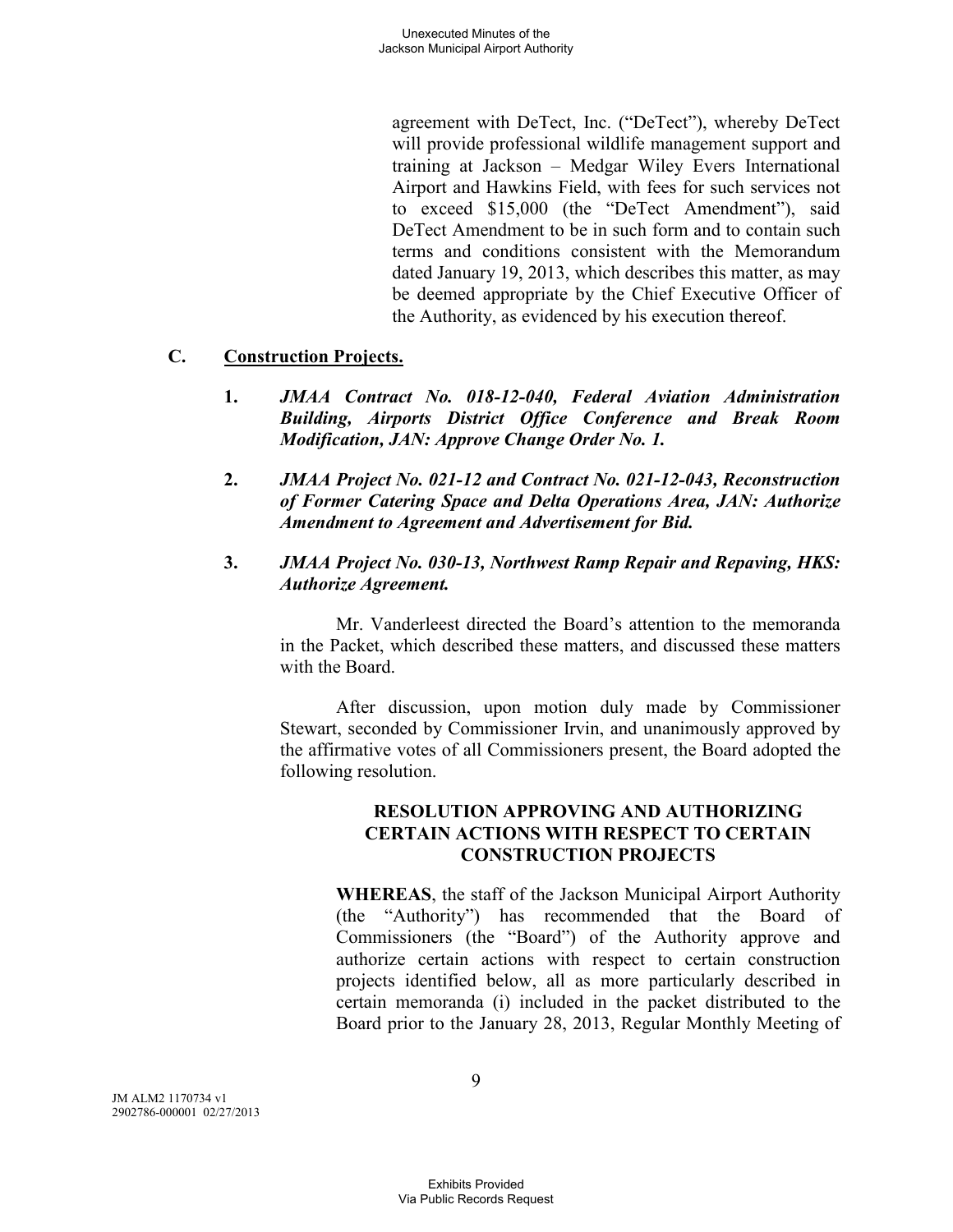the Board, and (ii) incorporated herein by reference (separately, each a "Memorandum;" collectively, the "Memoranda"); and

**WHEREAS**, the Board has reviewed the Memoranda and considered the recommendations therein by the staff of the Authority;

**NOW, THEREFORE, BE IT RESOLVED**, the Board hereby determines that it would be in the best interests of and in furtherance of the duties and responsibilities of the Authority to, and the Board hereby does, take the following actions:

- 1. The Board approves and authorizes (i) execution and accomplishment of Change Order No. 1 to Contract No. 018-12-040 with Nicholas Acoustics & Specialty Company, Inc. ("NASC") in connection with Project No. 018-12, Federal Aviation Administration Building, Airports District Office Conference and Break Room Modification at Jackson-Medgar Wiley Evers International Airport ("JAN"), as more particularly described in the Memorandum dated January 11, 2013, which describes this matter; and (ii) an increase to the total project budget by \$960 for a new total of \$119,965, as set forth in said Memorandum.
- 2. The Board (i) approves and authorizes negotiation and execution of an amendment to the professional services agreement with Scott C. Woods and Associates, P.A. ("SCWA"), pursuant to which SCWA will provide additional design and construction review and administrative services in connection with JMAA Project No. 021-12, Reconstruction of Former Catering Space and Delta Airlines Flight Operations Area (the "Catering Area Project"), with the additional cost not to exceed \$19,100 for a new total of \$46,035 (the "SCWA Amendment"); (ii) approves and authorizes publication of an advertisement for bids for construction of the Catering Area Project; and (iii) authorizes and accepts a project budget of \$639,235 for the Catering Area Project; all as more particularly described in the Memorandum dated January 19, 2013, which describes this matter, said SCWA Amendment to be in such form and to contain such terms and conditions consistent with said Memorandum, as may be deemed appropriate by the Chief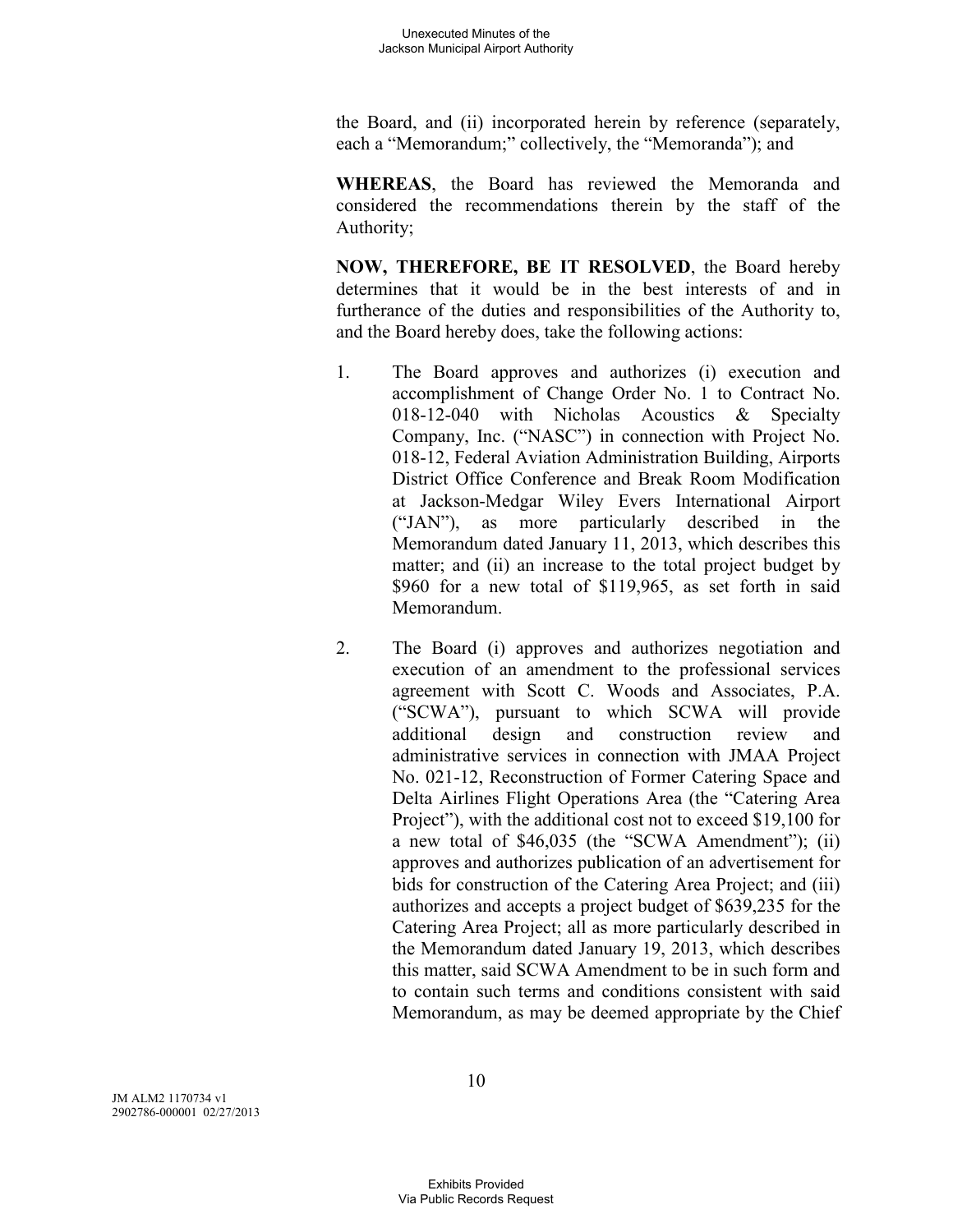Executive Officer of the Authority, as evidenced by his execution thereof.

3. The Board (i) approves and authorizes negotiation and execution of a professional services agreement with Neel-Schaffer, Inc. ("NSI"), pursuant to which NSI will provide engineering services for design and construction administration in connection with JMAA Project No. 005- 13, Northwest Ramp Repair and Repaving at Hawkins Field (the "HKS Ramp Repair Project"); with fees and expenses not to exceed \$76,000 (the "NSI Agreement"); and (ii) approves, authorizes and directs the staff of the Authority to take all steps necessary and appropriate to apply for and accept Mississippi Department of Transportation Multi-Modal Transportation Improvement Program grant funds to support the HKS Ramp Repair Project; said NSI Agreement to be in such form and to contain such terms and conditions consistent with the Memorandum dated January 19, 2013, which describes this matter, as may be deemed appropriate by the Chief Executive Officer of the Authority, as evidenced by his execution thereof.

## **D. Procurements.**

There was no discussion or action regarding procurements at the Meeting.

#### **E. Grants.**

There was no discussion or action regarding grants at the Meeting.

#### **F. Other Matters.**

## **1.** *Equipment Maintenance Service Operating Agreement, JAN: Authorize Agreement.*

Mr. Vanderleest directed the Board's attention to the memorandum in the Packet which described this matter, and discussed this matter with the Board.

After discussion, upon motion duly made by Commissioner Stewart, seconded by Commissioner Glover, and unanimously approved by the affirmative votes of all Commissioners present, the Board adopted the following resolution.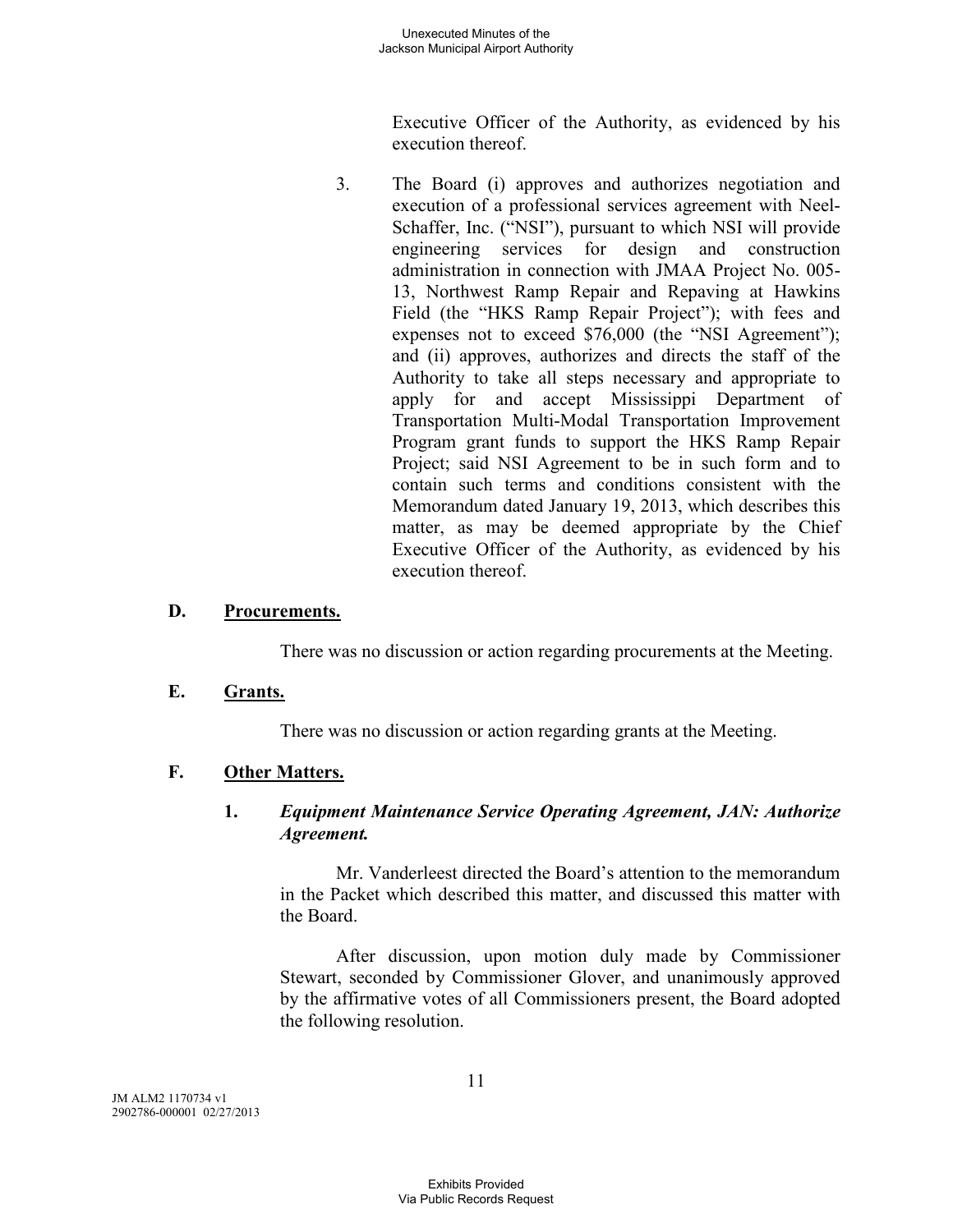# **RESOLUTION APPROVING AND AUTHORIZING SHORT-TERM OPERATING AGREEMENT WITH GFM SERVICE, INC.**

**WHEREAS**, the staff of the Jackson Municipal Airport Authority (the "Authority") has recommended that the Board of Commissioners (the "Board") of the Authority approve and authorize negotiation and execution of a short-term equipment maintenance services operating agreement with GFM Service, Inc. ("GFM") to allow GFM to provide ground service equipment maintenance and repair for Delta Air Lines at Jackson-Medgar Wiley Evers International Airport (the "GFM Agreement"), pursuant to which the Authority will receive three percent (3%) of the monthly gross revenues generated under the GFM Agreement, all as more particularly described in the memorandum dated January 19, 2013, which was (i) included in the packet distributed to the Board prior to the January 28, 2013, Regular Monthly Meeting of the Board, and (ii) incorporated herein by reference (the "Memorandum"); and

**WHEREAS**, the Board has reviewed the Memorandum and considered the recommendations therein by the staff of the Authority;

**NOW, THEREFORE, BE IT RESOLVED**, the Board hereby determines that it would be in the best interests of and in furtherance of the duties and responsibilities of the Authority to, and the Board hereby does, approve and authorize negotiation and execution of the GFM Agreement, said GFM Agreement to be in such form and to contain such terms and conditions consistent with the Memorandum, as may be deemed appropriate by the Chief Executive Officer of the Authority, as evidenced by his execution thereof.

# **2.** *Surplus Equipment and Sale: Declare Equipment Surplus and Authorize Sale.*

Mr. Vanderleest directed the Board's attention to the memorandum in the Packet which described this matter, and discussed this matter with the Board.

After discussion, upon motion duly made by Commissioner Stewart, seconded by Commissioner Glover, and unanimously approved

JM ALM2 1170734 v1 2902786-000001 02/27/2013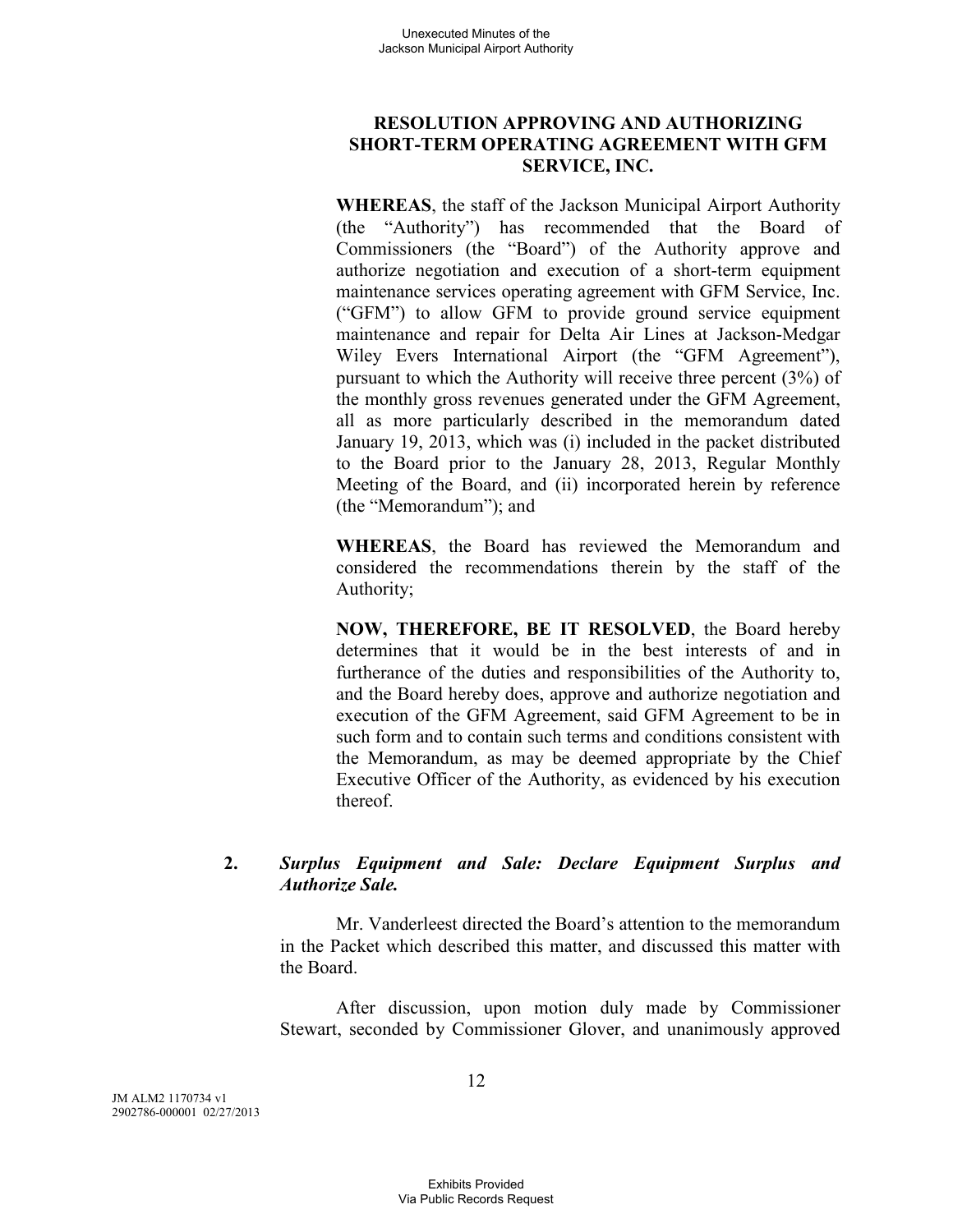by the affirmative votes of all Commissioners present, the Board adopted the following resolution.

## **RESOLUTION DECLARING CERTAIN EQUIPMENT AS SURPLUS AND AUTHORIZING TRANSFER TO THE CITY OF PEARL, MISSISSIPPI**

**WHEREAS**, the staff of the Jackson Municipal Airport Authority (the "Authority") has compiled a list of certain communications equipment that are no longer needed by the Authority for the conduct of its business (the "Surplus Equipment"), said list of Surplus Equipment being described in that certain memorandum dated January 19, 2013, (i) included in the packet distributed to the Board prior to the January 28, 2013, Regular Monthly Meeting of the Board, and (ii) incorporated herein by reference (the "Memorandum"); and

**WHEREAS**, the staff of the Authority has (i) advised the Board of Commissioners (the "Board") of the Authority that the Surplus Equipment is no longer needed by the Authority for the conduct of its business and should be declared surplus and has further advised the Board that the City of Pearl, Mississippi (the "City"), has expressed a need for the Surplus Equipment and a willingness to pay a nominal amount to the Authority for said Surplus Equipment, as set out in the Memorandum; and

**WHEREAS**, the Board has reviewed the Memorandum and considered said recommendation by the staff of the Authority;

**NOW, THEREFORE, BE IT RESOLVED**, the Board hereby finds and determines that (i) the Surplus Equipment is surplus and no longer needed for Authority purposes and is not to be used in the Authority's operations; (ii) the City has expressed a need and use for the Surplus Equipment, as set out in the Memorandum; and (iii) the sale of the Surplus Equipment to the City for a nominal amount will promote and foster the development and improvement of the Authority, the community in which it is located, and the City, and the civic, social, educational, cultural, moral, economic or industrial welfare thereof; and

**RESOLVED, FURTHER**, the Board hereby approves and authorizes the sale of the Surplus Equipment to the City, as identified in the Memorandum, for \$1.00 each, subject to proper documentation in accordance with applicable law.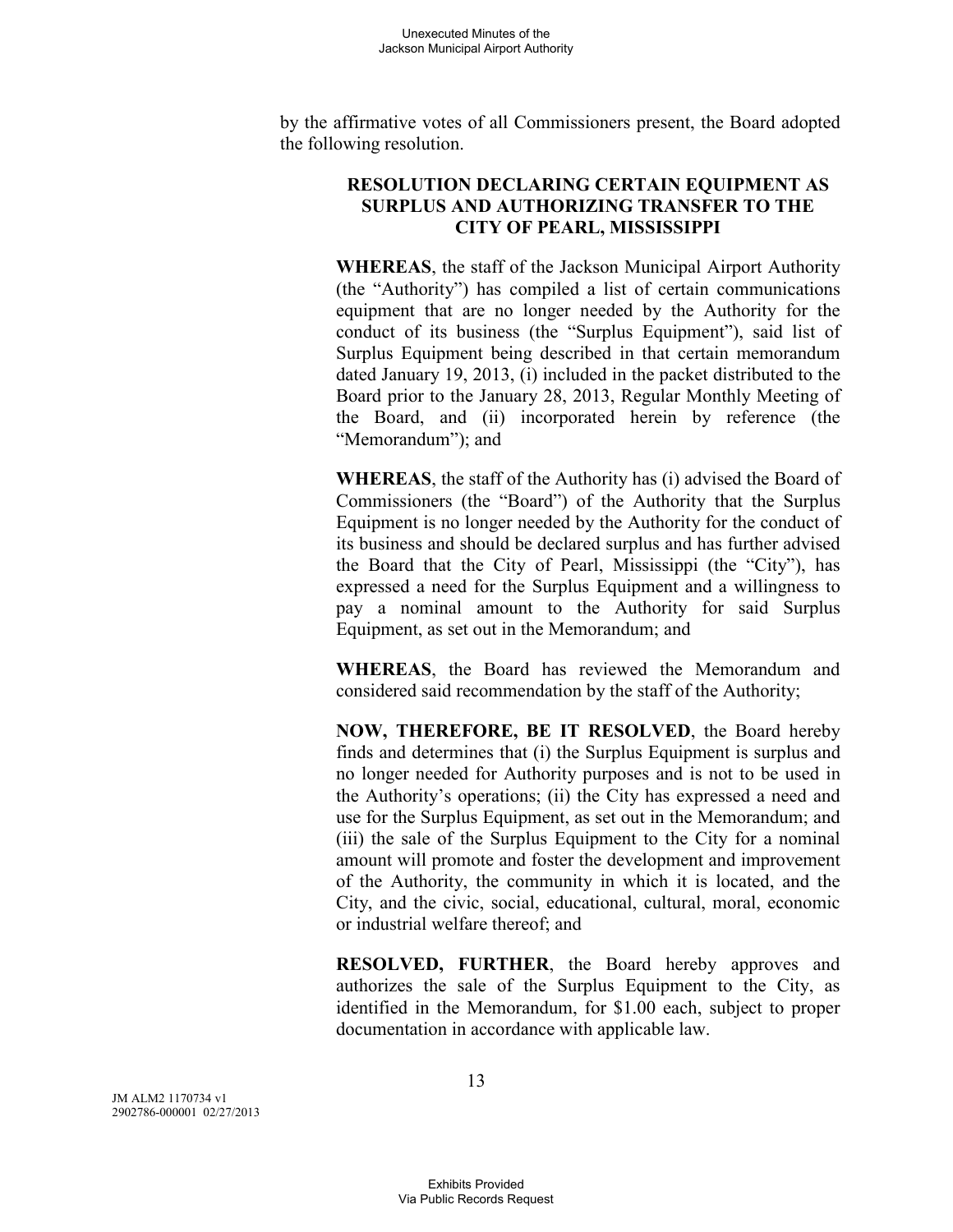## **3.** *University of Mississippi Medical Center, Hawkins Field Complex.*

Mr. Vanderleest reminded the Board that at the Board Work Session on January 24, 2013 (the "Work Session"), David Powe, Associate Vice Chancellor for Administration for the University of Mississippi Medical Center ("UMC"), had discussed a proposal whereby UMC would create a comprehensive health care education, communications and training center at Hawkins Field, including facilities to support helicopters and fixed wing aircraft utilized by UMC (the "Proposed UMC Complex"). Mr. Vanderleest asked the Board to consider approving and authorizing JMAA's representatives to negotiate the terms and conditions of a Memorandum of Understanding with UMC in connection with the Proposed UMC Complex, and to report thereon to the Board.

After discussion, upon motion duly made by Commissioner Irvin, seconded by Commissioner Stewart, and unanimously approved by the affirmative votes of all Commissioners present, the Board adopted the following resolution.

# **RESOLUTION APPROVING AND AUTHORIZING NEGOTIATION AND EXECUTION OF MEMORANDUM OF UNDERSTANDING WITH THE UNIVERSITY OF MISSISSIPPI MEDICAL CENTER**

**WHEREAS**, at the January 24, 2013, Work Session of the Board of Commissioners (the "Board") of the Jackson Municipal Airport Authority (the "Authority"), David Powe, Associate Vice Chancellor for Administration for the University of Mississippi Medical Center ("UMC") discussed a proposal whereby UMC would create a comprehensive health care education, communications and training center at Hawkins Field (the "Proposed UMC Complex"), said Proposed UMC Complex to include housing and support for helicopters and fixed wing aircraft used by UMC; and

**WHEREAS**, the staff of the Authority has recommended that the Board approve and authorize negotiation of a Memorandum of Understanding ("MOU") with UMC in connection with the Proposed UMC Complex; and

**WHEREAS**, the Board has considered the Proposed UMC Complex and the recommendation by the staff of the Authority;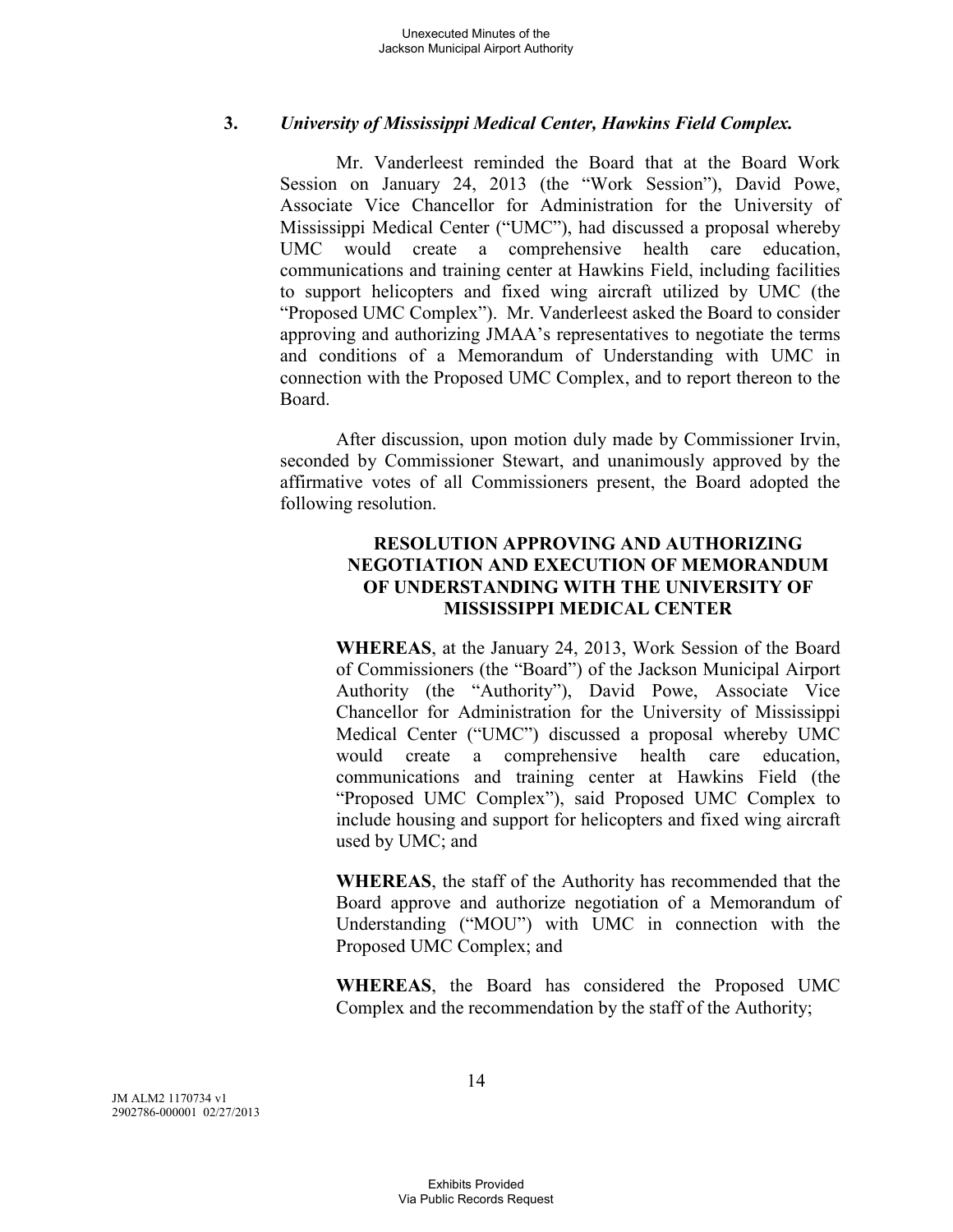**NOW, THEREFORE, BE IT RESOLVED**, the Board hereby determines that it would be in the best interests of and in furtherance of the duties and responsibilities of the Authority to, and the Board hereby does, approve and authorize negotiation of the MOU with UMC, and presentation of the MOU to the Board for further consideration.

## **4.** *Potential Settlement in Tuma vs. Jackson Municipal Airport Authority.*

Mr. Vanderleest reminded the Board that, at the Board Work Session, legal counsel had advised the Board that the Authority's insurance carrier and legal counsel had recommended that the above referenced lawsuit against JMAA and others be settled for \$50,000 to be paid to the plaintiff, with the entire amount of the settlement being paid by JMAA's insurance carrier.

After discussion, upon motion duly made by Commissioner Irvin, seconded by Commissioner Stewart, and unanimously approved by the affirmative votes of all Commissioners present, the Board adopted the following resolution.

## **RESOLUTION APPROVING SETTLEMENT OF LITIGATION STYLED HAROLD TUMA VS. JACKSON MUNICIPAL AIRPORT AUTHORITY, CAROLINE KIRKLAND, INDIVIDUALLY AND IN HER OFFICIAL CAPACITY, NO. 3:09CV517, IN THE UNITED STATES DISTRICT COURT FOR THE SOUTHERN DISTRICT OF MISSISSIPPI, JACKSON DIVISION**

**WHEREAS**, Harold Tuma ("Tuma") filed suit against the Jackson Municipal Airport Authority (the "Authority", Caroline Kirkland, individually and in her office capacity, (collectively, the "Defendants") in Cause No. 3:09CV517 in the United States District Court for the Southern District of Mississippi, Jackson Division (the "Lawsuit"); and

**WHEREAS**, ACE Property and Casualty Insurance Company, the Authority's general liability insurance carrier ("ACE"), provided a defense for the Authority in connection with the Lawsuit; and

**WHEREAS**, ACE and the Authority's legal counsel have (i) advised the Board that, although both do not believe that the Defendants are liable to Tuma for any damages related to the Lawsuit, litigating the Lawsuit has been and will continue to be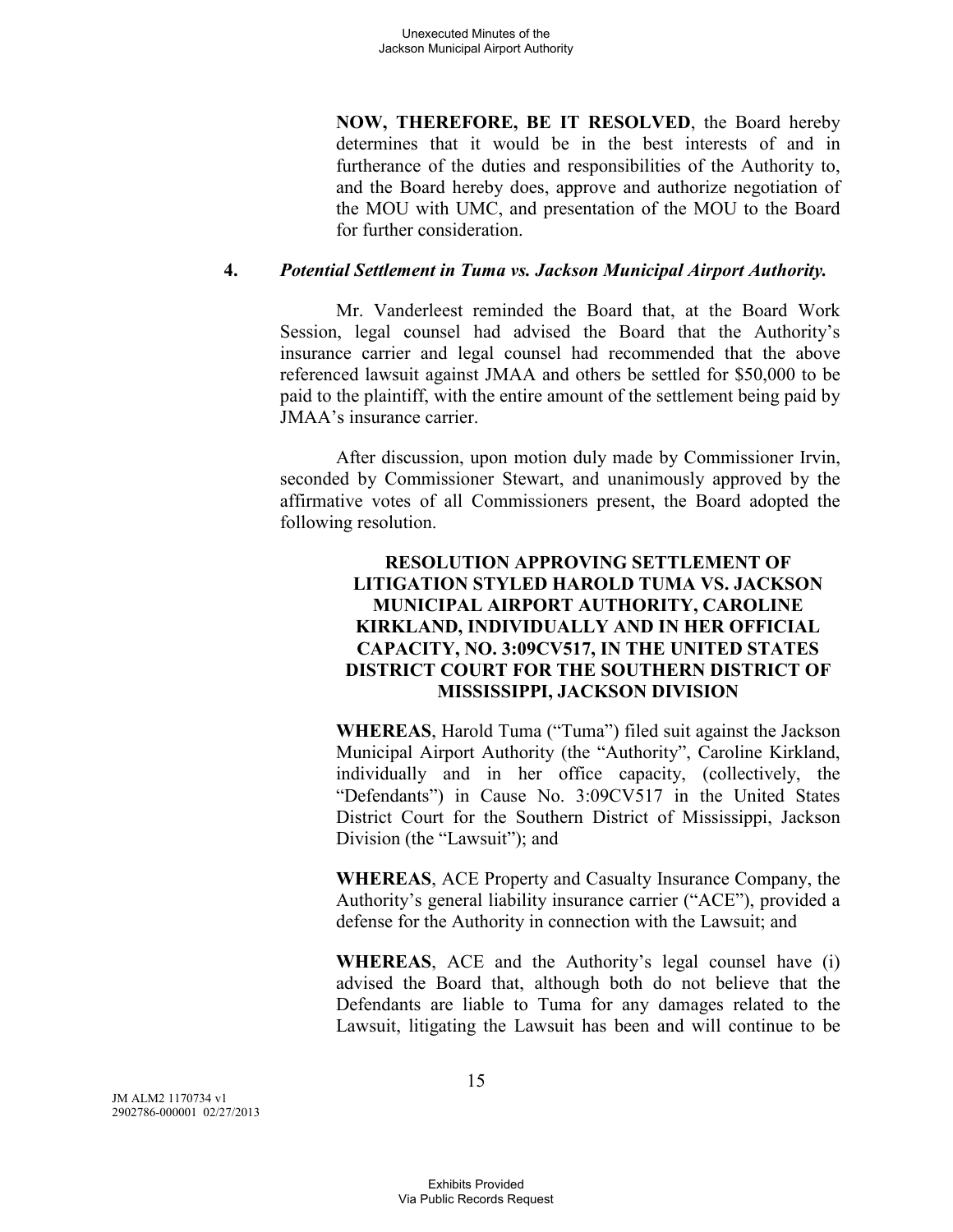expensive and there is no certainty of the outcome if the Lawsuit goes to trial; and (ii) have recommended that the Board of Commissioners (the "Board") of the Authority approve and authorize settlement of the Lawsuit by payment of \$50,000 to Tuma, with all of said payment being made by ACE and no portion of the payment being made by the Authority (the "Settlement Amount"); and

**WHEREAS**, the Board has considered the settlement proposal described above and the recommendations of ACE and the Authority's legal counsel;

**NOW, THEREFORE, BE IT RESOLVED**, the Board hereby determines that it would be in the best interests of and in furtherance of the duties and responsibilities of the Authority to, and the Board hereby does, approve and authorize (i) payment of the Settlement Amount to Tuma by ACE in full settlement of the Lawsuit, and (ii) execution of all documents necessary and appropriate to accomplish settlement of the Lawsuit.

# **5.** *50th Anniversary Paris Air Show, Le Bourget, June 14-23, 2013.*

Mr. Vanderleest reminded the Board that, at the Work Session, he had advised the Board that the Mississippi Development Authority and the Greater Jackson Partnership had indicated that they will attend and host a reception at the  $50<sup>th</sup>$  Anniversary Paris Air Show on June 14-23, 2013 (the "Paris Air Show"), highlighting aerospace opportunities in Mississippi, including at JAN. Both organizations had asked that the Authority consider sending a delegation to the Paris Air Show to participate in the reception and otherwise promote opportunities at JAN. Mr. Vanderleest recommended that the Board approve and authorize travel, lodging and related expenses for Mr. Vanderleest and JMAA Commissioners to attend and participate in the Paris Air Show as described above.

After discussion, upon motion duly made by Commissioner Stewart, seconded by Commissioner Glover, and unanimously approved by the affirmative votes of all Commissioners present, the Board adopted the following resolution.

JM ALM2 1170734 v1 2902786-000001 02/27/2013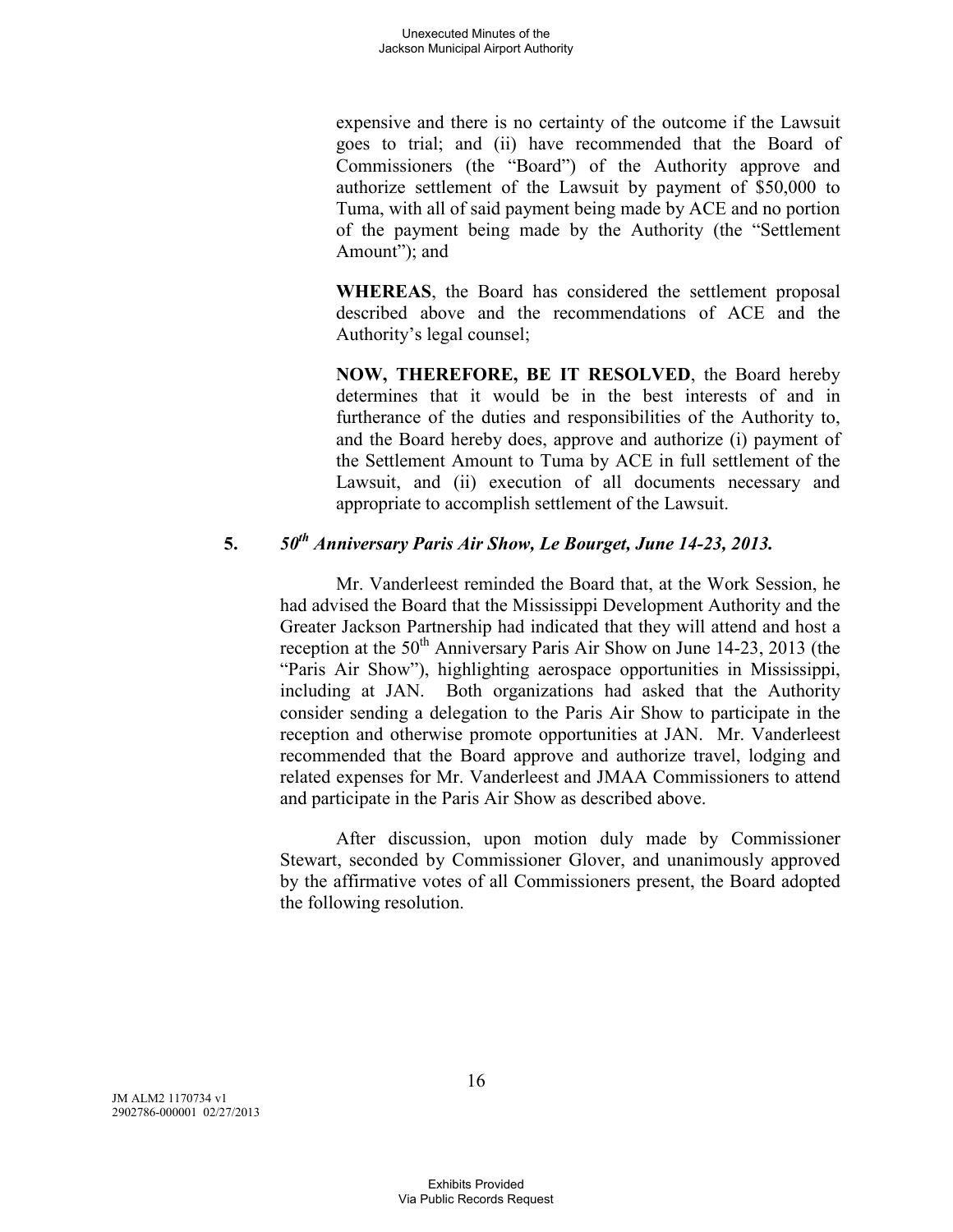# **RESOLUTION APPROVING TRAVEL TO AND PARTICIPATION IN 50TH ANNIVERSARY PARIS AIR SHOW ON JUNE 14-23, 2013**

**WHEREAS**, Dirk Vanderleest ("Mr. Vanderleest"), Chief Executive Officer of the Jackson Municipal Airport Authority (the "Authority"), has advised the Board of Directors of the Authority (the "Board") that (i) the Mississippi Development Authority ("MDA") and the Greater Jackson Partnership ("GJP") will attend and host a reception at the  $50<sup>th</sup>$  Anniversary Paris Air Show on June 14-23, 2013 (the "Paris Air Show"), highlighting aerospace opportunities in Mississippi, including at Jackson-Medgar Wiley Evers International Airport ("JAN"), and (ii) both MDA and GJP have requested that the Jackson Municipal Airport Authority (the "Authority") consider sending a delegation to the Paris Air Show to participate in the reception and otherwise promote opportunities at JAN; and

**WHEREAS**, Mr. Vanderleest has recommended that the Board approve and authorize travel, lodging and related expenses for Mr. Vanderleest and members of the Board to attend and participate in the Paris Air Show; and

**WHEREAS**, the Board has considered the foregoing and the recommendation by Mr. Vanderleest, and has considered the benefits which would accrue to the Authority from attendance by Board members at the Paris Air Show; and

**WHEREAS**, the Travel Policy for the Authority's Board, as adopted by the Board on February 28, 2011 (the "Travel Policy"), states that travel outside the continental limits of the United States by a Board member on behalf of the Authority shall not be permitted at Authority expense unless there is specific prior approval by the Board and a determination by the Board that such travel would be "extremely beneficial" to the Authority;

**NOW, THEREFORE, BE IT RESOLVED**, the Board hereby determines that participation by Mr. Vanderleest and the Authority's Board members in the Paris Air Show would be extremely beneficial to the Authority, and hereby approves and authorizes payment and reimbursement for travel, lodging and related expenses for Mr. Vanderleest and Board members to attend and participate in the Paris Air Show as described above, all in accordance with the Travel Policy.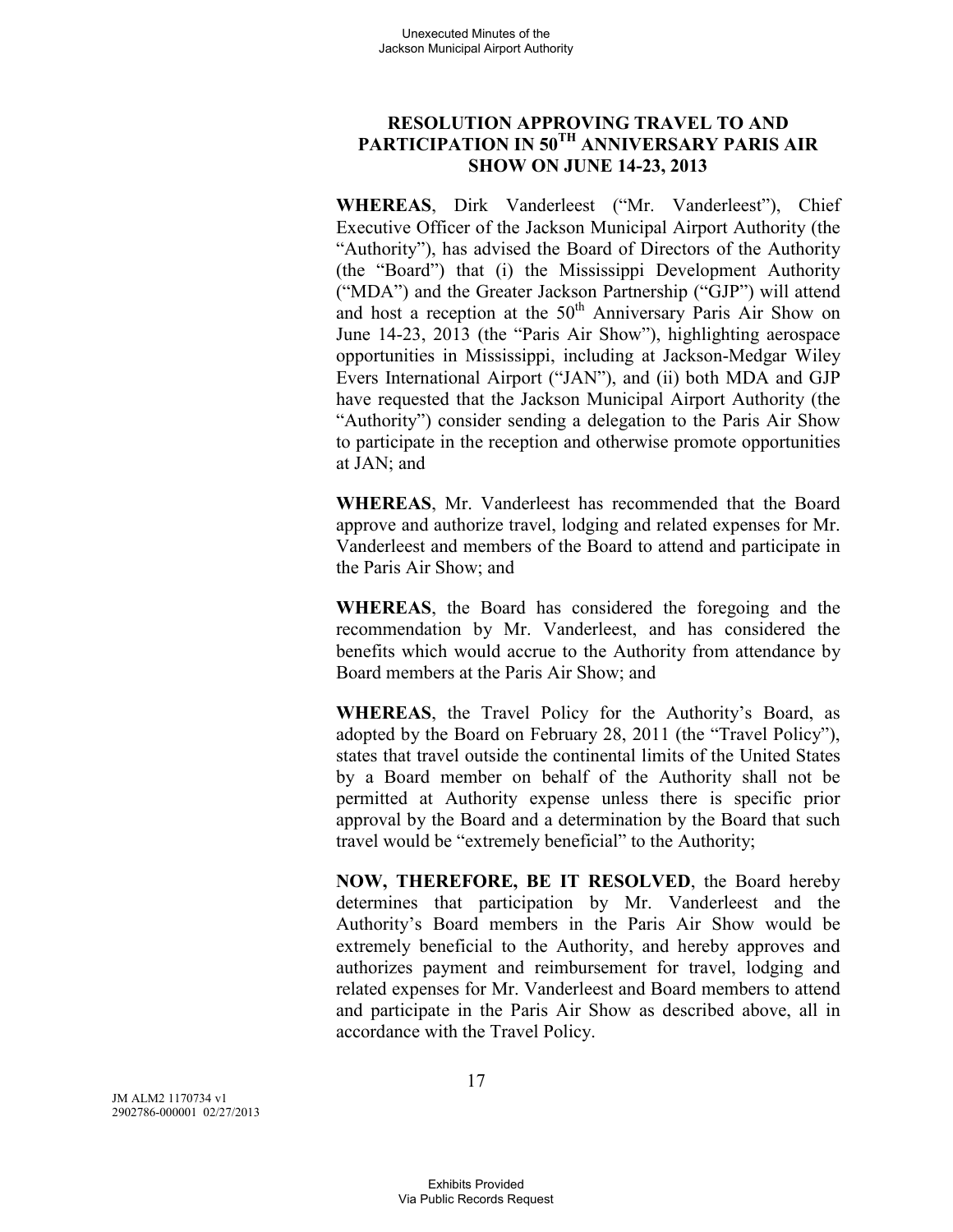#### **6.** *Early Issues.*

Mr. Vanderleest distributed to the Board a list of early issue claims (the "Early Issue Claims"), and discussed the Early Issue Claims with the Board. A copy of the Early Issue Claims is attached as an exhibit to the minutes of the Meeting.

After discussion, upon motion duly made by Commissioner Glover, seconded by Commissioner Stewart, and unanimously approved by the affirmative votes of all Commissioners present, the Board adopted the following resolution.

## **RESOLUTION APPROVING AND AUTHORIZING PAYMENT OF CERTAIN EARLY ISSUE CLAIMS**

**WHEREAS**, the staff of the Jackson Municipal Airport Authority (the "Authority") has recommended that the Board of Commissioners of the Authority (the "Board") approve and authorize prompt payment of certain early issue claims (the "Early Issue Claims"), a list of the Early Issue Claims being attached as an exhibit to the minutes of the January 28, 2013, Regular Monthly Meeting of the Board and incorporated herein; and

**WHEREAS**, the Board has reviewed the Early Issue Claims and considered said recommendation by the staff of the Authority;

**NOW**, **THEREFORE, BE IT RESOLVED**, the Board hereby determines that the Early Issue Claims are appropriate and proper expenses incurred in connection with authorized responsibilities and duties of the Authority, and hereby approves and authorizes prompt payment of the Early Issue Claims in the total amount of \$5,154.59.

# **7.** *Board Travel.*

Mr. Vanderleest asked the Board to advise the staff as soon as possible whether any Commissioner would attend the ACI Washington conference on March 19-21, 2013.

#### **8.** *Emergency Radio Equipment Purchase and Installation.*

Mr. Vanderleest distributed to the Board a memorandum dated January 28, 2013, which described this matter, and discussed this matter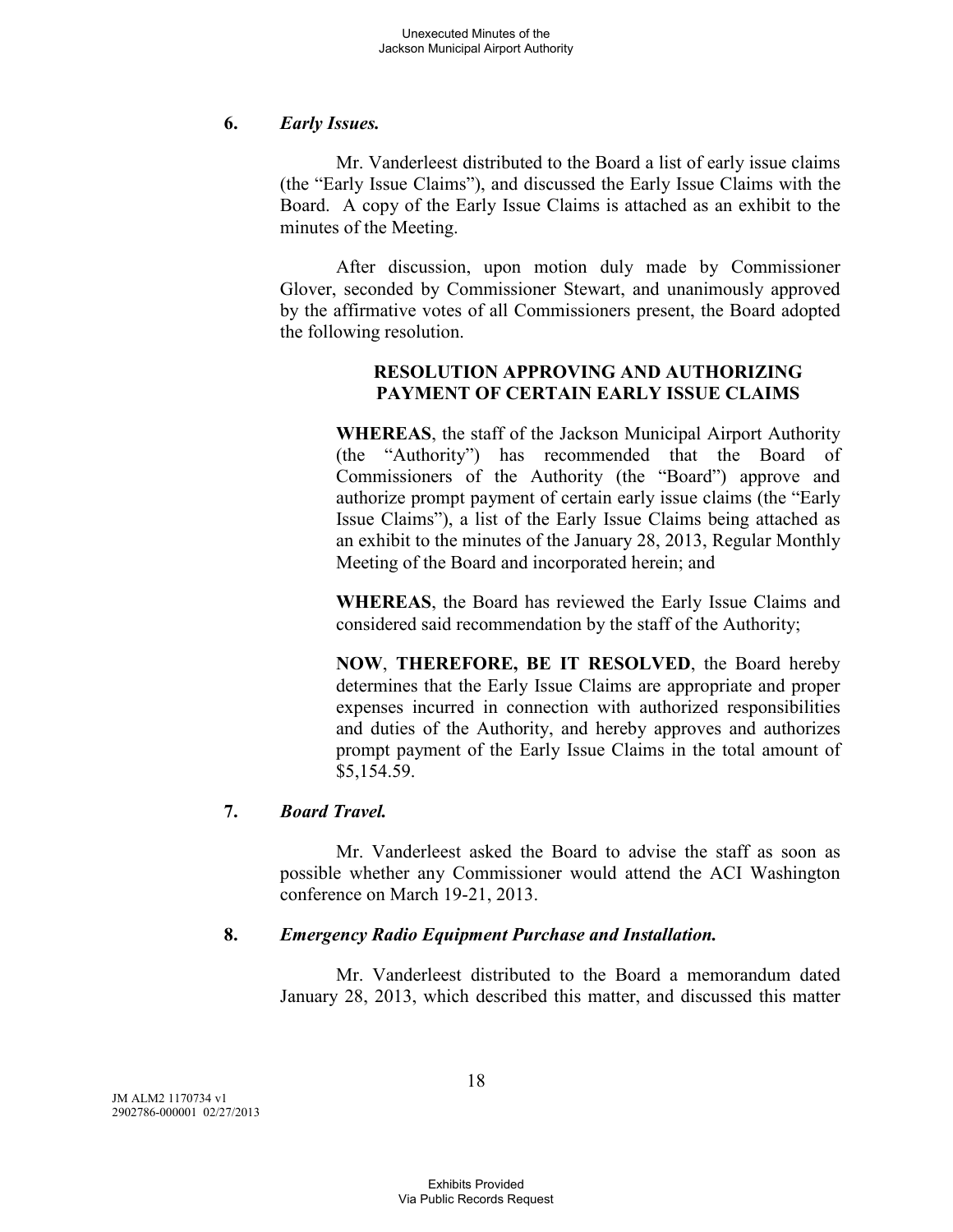with the Board. A copy of this memorandum is attached as an exhibit to the minutes of the Meeting.

After discussion, upon motion duly made by Commissioner Stewart, seconded by Commissioner Glover, and unanimously approved by the affirmative votes of all Commissioners present, the Board adopted the following resolution.

## **RESOLUTION ACCEPTING CERTIFICATE REGARDING EMERGENCY RADIO EQUIPMENT PURCHASE AND INSTALLATION, JACKSON-MEDGAR WILEY EVERS INTERNATIONAL AIRPORT**

**WHEREAS**, the staff of the Jackson Municipal Airport Authority (the "Authority") has recommended that the Board of Commissioners (the "Board") of the Authority approve and accept that certain memorandum dated January 28, 2013, which (i) was distributed to the Board at the January 28, 2013, Regular Monthly Meeting of the Board, and (ii) sets forth the circumstances and justification for emergency repairs to certain radio equipment located on the water tower at Jackson-Medgar Wiley Evers International Airport, including the purchase and installation of certain damaged equipment (the "Certificate"); and

**WHEREAS**, the Board has reviewed the Certificate and considered the recommendation by the staff;

**NOW, THEREFORE, BE IT RESOLVED**, the Board hereby determines that it would be in the best interests of and in furtherance of the duties and responsibilities of the Authority to, and the Board hereby does, approve and accept the Certificate.

# **9.** *Report Regarding BP Oil Spill Fund.*

At Chairman Patton's request, Barbara Blackmon of the law firm of Blackmon and Blackmon advised the Board that, after review the information provided by JMAA, her firm had determined that the Authority was not entitled to participate in any payments by BP relating to the Gulf oil spill.

#### **VI. DISCUSSION: STRATEGIC INITIATIVES.**

There was no discussion or action regarding strategic initiatives at the Meeting.

JM ALM2 1170734 v1 2902786-000001 02/27/2013